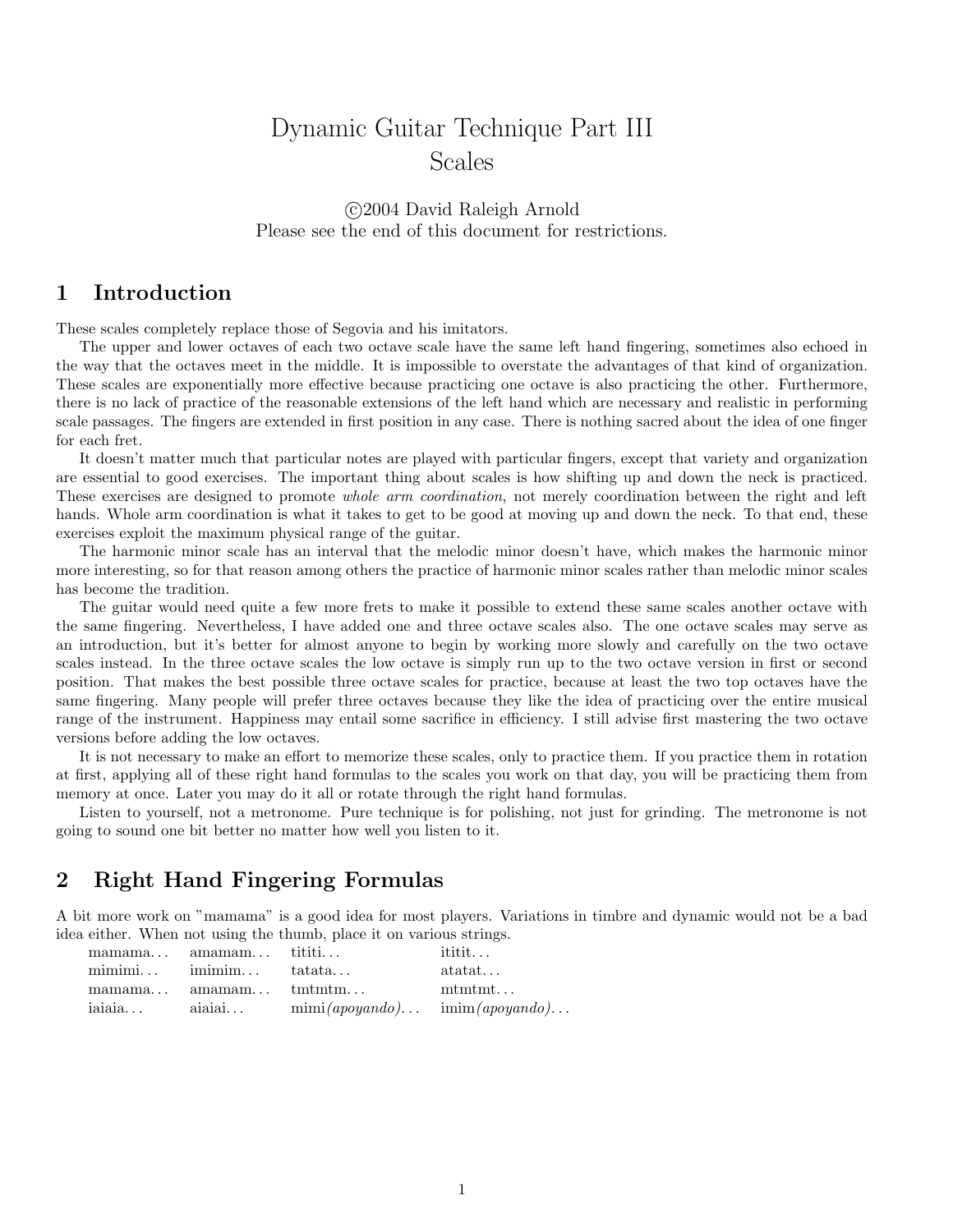- 3 Major and Harmonic Minor Scales in Two Octaves
- 3.1 C Major





3.3 G Major  $\begin{array}{c} \begin{array}{c} \bullet \\ \bullet \end{array} \end{array}$  , and the contract of the contract of the contract of the contract of the contract of the contract of the contract of the contract of the contract of the contract of the contract of the con . . . . <sup>3</sup> . . . \_\_\_\_ the contract of the contract of the contract of the contract of the contract of the contract of the contract of . . . . . . .  $\overline{2}$ ... . . .  $\overline{10}$ ... \_ \_ \_ \_ \_ . . . the contract of the contract of the contract of the contract of the contract of the contract of the contract of  $\sim$   $\sim$   $\sim$   $\sim$   $\sim$   $\sim$  \_ \_ \_ \_ \_ \_ \_ \_ \_ . . . \_ \_ \_ \_ \_ \_ \_ \_ \_ . . . \_\_\_\_\_\_ - - - - - - - - - - -. . . - - - - - <sup>2</sup> . . . 



3.5 D Major



. . .

- 3.6 B Minor 8  $\sim$   $\sim$   $\sim$ the contract of the contract of the contract of the contract of the contract of the contract of the contract of  $(2)$ ... \_ \_ \_ \_ \_ \_ \_ \_ - - - \_ \_ \_ \_ \_ the contract of the contract of the contract of the contract of the contract of the contract of the contract of \_\_\_\_\_\_ . . . \_ \_ \_ \_ \_ \_ \_ \_ \_  $\sim$   $\sim$   $\sim$ - - - - - $\sim$   $\sim$   $\sim$  $\circled{1}$ ... \_ \_ \_ \_ \_ \_ \_ . . . - - - - - - -\_\_\_\_\_\_ - - - \_\_\_\_\_\_ . . .
- 3.7 A Major and the contract of the contract of the contract of the contract of the contract of the contract of the contract of 8 . . . . . . . . . . .  $\circled{3}$ ... the contract of the contract of the contract of the contract of the contract of the contract of the contract of  $\overline{\bigcircled{2}}$ ... the contract of the contract of the contract of the contract of the contract of the contract of the contract of the contract of the contract of the contract of the contract of the contract of the contract of the contract of  $\frac{1}{2}$   $\frac{1}{2}$   $\frac{1}{2}$   $\frac{1}{2}$   $\frac{1}{2}$   $\frac{1}{2}$   $\frac{1}{2}$   $\frac{1}{2}$   $\frac{1}{2}$   $\frac{1}{2}$   $\frac{1}{2}$   $\frac{1}{2}$   $\frac{1}{2}$   $\frac{1}{2}$   $\frac{1}{2}$   $\frac{1}{2}$   $\frac{1}{2}$   $\frac{1}{2}$   $\frac{1}{2}$   $\frac{1}{2}$   $\frac{1}{2}$   $\frac{1}{2}$   $\sim$  0.000  $\sim$  0.000  $\sim$  0.000  $\sim$  0.000  $\sim$  0.000  $\sim$  0.000  $\sim$  0.000  $\sim$  0.000  $\sim$  0.000  $\sim$  0.000  $\sim$  0.000  $\sim$  0.000  $\sim$  0.000  $\sim$  0.000  $\sim$  0.000  $\sim$  0.000  $\sim$  0.000  $\sim$  0.000  $\sim$  0.000  $\sim$  0.000  $\sim$  0.000  $\sim$  0.000  $\sim$  0.000  $\sim$  0.000  $\sim$  0.000  $\sim$  0.000  $\sim$  0.000  $\sim$  0.000  $\sim$  0.000  $\sim$  0.000  $\sim$  0.000  $\sim$  0.000  $\sim$  0.000  $\sim$  0.000  $\sim$  0.000  $\sim$  0.000  $\sim$  0.000  $\sim$  0.000  $\sim$  0.000  $\sim$  0.000 - - - - - - - . . . \_ \_ \_ \_ \_ . . . the contract of the contract of the contract of the contract of the contract of the contract of the contract of \_\_\_\_\_ - - - - - - - \_ \_ \_ \_ \_ \_ \_ \_  $\sim$   $\sim$   $\sim$ - - - - - - -  $\overline{\mathbb{O}\cdots}$  - - - - - - - -\_ \_ \_ \_ . . . . . . .  $(2)$ . - - - - - - - \_ \_ \_ \_ \_ . . .  $\overline{\circledS}$  . .
- 3.8  $F\sharp$  Minor  $\blacksquare$  . The contract of the contract of the contract of the contract of the contract of the contract of the contract of the contract of the contract of the contract of the contract of the contract of the contract of the <sup>4</sup> <sup>8</sup> . . . <sup>3</sup> . . . the contract of the contract of the contract of the contract of the contract of the contract of the contract of the contract of the contract of the contract of the contract of the contract of the contract of the contract of and the contract of the contract of the contract of the contract of the contract of the contract of the contract of the contract of the contract of the contract of the contract of the contract of the contract of the contra - - - - - - - -  $\overline{2}$ ...  $\blacksquare$  . The contract of the contract of the contract of the contract of the contract of the contract of the contract of the contract of the contract of the contract of the contract of the contract of the contract of the . . . . . - - - - - - - \_\_\_\_\_\_\_\_ . . .  $\overline{10...}$ the contract of the contract of the contract of the contract of the contract of the contract of the contract of **The Contract Contract Contract Contract Contract Contract Contract Contract Contract Contract Contract Contract** \_ \_ \_ \_ \_ \_ \_ \_ . . .  $\overline{\textcircled{2}}$  . . . \_ \_ \_ \_ \_ \_ \_ \_ \_ \_ \_ \_  $\frac{4}{10}$   $\frac{4}{10}$   $\frac{4}{10}$   $\frac{4}{10}$   $\frac{4}{10}$   $\frac{4}{10}$   $\frac{4}{10}$   $\frac{4}{10}$   $\frac{4}{10}$   $\frac{4}{10}$   $\frac{4}{10}$   $\frac{4}{10}$   $\frac{4}{10}$   $\frac{4}{10}$   $\frac{4}{10}$   $\frac{4}{10}$   $\frac{4}{10}$   $\frac{4}{10}$   $\frac{4}{10}$   $\frac{4}{10}$  <sup>3</sup> . . . . . . \_\_\_\_\_\_\_ \_ \_ \_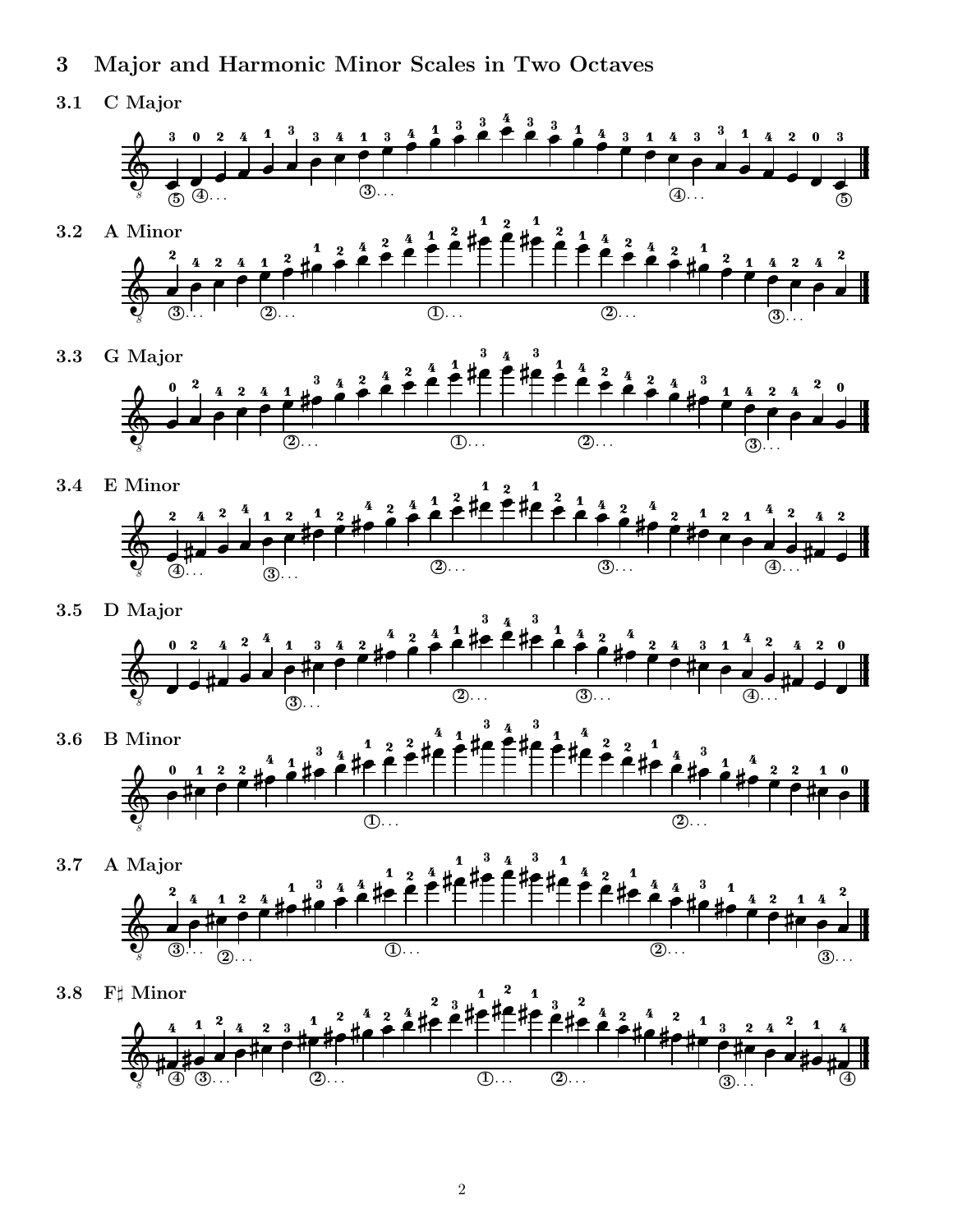3.9 E Major



3.10  $C\sharp$  Minor



. . .

- 3.11 B Major 8 \_\_\_\_ the contract of the contract of the contract of the contract of the contract of the contract of the contract of the contract of the contract of the contract of the contract of the contract of the contract of the contract of . . .  $\circled{2}$ . the contract of the contract of the contract of the contract of the contract of the contract of the contract of \_\_\_\_  $\blacksquare$  . The contract of the contract of the contract of the contract of the contract of the contract of the contract of the contract of the contract of the contract of the contract of the contract of the contract of the  $\sim$  0.000  $\sim$  0.000  $\sim$  0.000  $\sim$  0.000  $\sim$  0.000  $\sim$  0.000  $\sim$  0.000  $\sim$  0.000  $\sim$  0.000  $\sim$  0.000  $\sim$  0.000  $\sim$  0.000  $\sim$  0.000  $\sim$  0.000  $\sim$  0.000  $\sim$  0.000  $\sim$  0.000  $\sim$  0.000  $\sim$  0.000  $\sim$  0.000  $\sim$   $\sim$   $\sim$   $\sim$   $\sim$ \_\_\_\_\_ the contract of the contract of the contract of the contract of the contract of the contract of the contract of  $\sim$  0.000  $\sim$  0.000  $\sim$  0.000  $\sim$  0.000  $\sim$  0.000  $\sim$  0.000  $\sim$  0.000  $\sim$  0.000  $\sim$  0.000  $\sim$  0.000  $\sim$  0.000  $\sim$  0.000  $\sim$  0.000  $\sim$  0.000  $\sim$  0.000  $\sim$  0.000  $\sim$  0.000  $\sim$  0.000  $\sim$  0.000  $\sim$  0.000 . . . . \_\_\_\_\_\_\_\_ the contract of the contract of the contract of the contract of the contract of the contract of the contract of . . . \_\_\_\_ the contract of the contract of the contract of the contract of the contract of the contract of the contract of and the contract of the contract of the contract of the contract of the contract of the contract of the contract of . . . \_ \_ \_ \_ \_ \_ \_ \_ \_ \_\_\_\_\_\_\_\_\_ . . . \_ \_ \_ \_ \_ \_ . . . \_ \_ \_ \_ \_ \_ \_ . . . . . . . . . . \_ \_ \_ \_ \_ \_ \_ \_ \_ \_ . . . \_ \_ \_ \_ \_ \_ . . . \_\_\_\_\_\_\_\_\_ \_ \_ \_ \_ \_ \_ \_ \_ \_ \_ \_ . . . <sup>1</sup> . . . . . 9. . \_\_\_\_\_\_\_  $\sim$   $\sim$   $\sim$   $\sim$   $\sim$   $\sim$
- 3.12 G $\sharp$  Minor 8 the contract of the contract of the contract of the contract of the contract of the contract of the contract of . . . \_ … <sup>3</sup> . . . the contract of the contract of the contract of the contract of the contract of the contract of the contract of  $\blacksquare$  . The contract of the contract of the contract of the contract of the contract of the contract of the contract of the contract of the contract of the contract of the contract of the contract of the contract of the \_\_\_\_\_\_ \_\_\_\_\_ the contract of the contract of the contract of the contract of the contract of the contract of the contract of the contract of the contract of the contract of the contract of the contract of the contract of the contract of  $\overline{2}$ ... . . . - - - - - - - \_\_\_\_\_\_\_\_\_\_\_\_ \_ \_ \_ \_ \_ . . .  $\overline{10...}$  \_ \_ \_ \_ \_ \_ \_ \_ \_ \_ . . . - - - - - - - - \_ \_ \_ \_ \_ \_ \_ . . . . . .  $(2).$ \_\_\_\_\_\_ \_\_\_\_\_\_\_ . . . \_\_\_\_\_ - - - - - - - - - . . . <sup>3</sup> . . .
- 3.13  $F\sharp$  Major 8 \_\_\_\_\_\_\_\_ . . . \_\_\_\_\_\_\_\_ \_\_\_\_\_\_\_\_  $\overline{\textcircled{\textcirc}}}$  and the contract of the contract of the contract of the contract of the contract of the contract of the contract of the contract of the contract of the contract of the contract of the contract of the contract of the contra  $\overline{\circledS}$  . . the contract of the contract of the contract of the contract of the contract of the contract of the contract of **A** Alberta 2 March 2 March 2 March 2 March 2 March 2 March 2 March 2 March 2 March 2 March 2 March 2 March 2 March 2 March 2 March 2 March 2 March 2 March 2 March 2 March 2 March 2 March 2 March 2 March 2 March 2 March 2 . . . . . . the contract of the contract of the contract of the contract of the contract of the contract of the contract of \_ \_ \_ \_ \_ \_ \_ \_  $(1)$ ... the contract of the contract of the contract of the contract of the contract of the contract of the contract of \_\_\_\_ the contract of the contract of the contract of the contract of the contract of the contract of the contract of  $(2)$ ... \_ \_ \_ \_ \_ \_ \_ \_ \_ \_ . . . the contract of the contract of the contract of the contract of the contract of the contract of the contract of \_ \_ \_ \_ \_ \_ \_ \_ \_ \_ \_ \_ \_ \_ . . . \_\_\_\_\_\_\_\_\_\_\_\_ . . . \_\_\_\_\_\_\_ \_\_\_\_\_\_\_\_ . . . . . . \_ \_ \_ \_ \_ \_ \_ \_ \_ \_  $\overline{\textcircled{2}}$  . . . - 2000 - - -<del>▓▟▓▟▓▘▓▘▕▝▝▏░▏</del><br>"ᠿ▕ᠿ<sub>▖</sub> <del>1010 PHP FF "|</del><br>}<br>) 3)... (2
- 3.14 D $\sharp$  Minor  $\frac{1}{8}$   $\frac{1}{8}$   $\frac{1}{8}$   $\frac{1}{8}$   $\frac{1}{8}$   $\frac{1}{8}$   $\frac{1}{8}$   $\frac{1}{8}$   $\frac{1}{8}$   $\frac{1}{8}$   $\frac{1}{8}$   $\frac{1}{8}$   $\frac{1}{8}$   $\frac{1}{8}$   $\frac{1}{8}$   $\frac{1}{8}$   $\frac{1}{8}$   $\frac{1}{8}$   $\frac{1}{8}$   $\frac{1}{8}$   $\frac{1}{8}$   $\frac{1}{8}$  <del>⋕▅▏<sub>⋕</sub>▗▏╷┈╎╎╢</del><br>╵┌<u></u>╕┩⋰. ╫╺  $\sim$  0.000  $\sim$  0.000  $\sim$  0.000  $\sim$  0.000  $\sim$  0.000  $\sim$  0.000  $\sim$  0.000  $\sim$  0.000  $\sim$  0.000  $\sim$  0.000  $\sim$  0.000  $\sim$  0.000  $\sim$  0.000  $\sim$  0.000  $\sim$  0.000  $\sim$  0.000  $\sim$  0.000  $\sim$  0.000  $\sim$  0.000  $\sim$  0.000 - - - the contract of the contract of the contract of the contract of the contract of the contract of the contract of the contract of the contract of the contract of the contract of the contract of the contract of the contract of  $(3)$ . the contract of the contract of the contract of the contract of the contract of the contract of the contract of . . . . . .  $\overline{2}$ ... \_ \_ \_ \_ \_ \_ \_ \_ ---------- \_\_\_\_\_\_\_\_ . . . . . . . . . --------- - - - . . . . . . \_\_\_\_\_\_\_ . . . <sup>4</sup> . . . . . . \_\_\_\_\_\_\_ \_\_\_\_\_\_\_ <sup>3</sup> . . .
- 3.15 D $\flat$  Major <sup>8</sup> . . . . . . . . . . 5 - - -\_\_\_\_\_\_\_\_\_ . . . . . . . .  $\blacksquare$  . The contract of the contract of the contract of the contract of the contract of the contract of the contract of the contract of the contract of the contract of the contract of the contract of the contract of the . . . . . . . - - - $\blacksquare$  . The contract of the contract of the contract of the contract of the contract of the contract of the contract of the contract of the contract of the contract of the contract of the contract of the contract of the  $\textcircled{4}$  . . . . . . . . . . . .  $\blacksquare$  . The contract of the contract of the contract of the contract of the contract of the contract of the contract of the contract of the contract of the contract of the contract of the contract of the contract of the \_ \_ \_ \_ \_\_\_ \_ \_ \_ \_ \_ . . . . . . ----------- . . . . . . . . . . . . . . - - - - - -. . .  $\sim$  100  $\sim$  100  $\sim$  100  $\sim$  100  $\sim$  100  $\sim$  100  $\sim$  100  $\sim$  100  $\sim$  100  $\sim$  100  $\sim$  100  $\sim$  100  $\sim$  100  $\sim$  100  $\sim$  100  $\sim$  100  $\sim$  100  $\sim$  100  $\sim$  100  $\sim$  100  $\sim$  100  $\sim$  100  $\sim$  100  $\sim$  100  $\sim$   $\overline{\circledS}$ ... . . . .  $\frac{1}{5}$  ...<br>5 4... . . . . . . . . . - - - -. . . - 1. 1. 3.16 B $\flat$  Minor 8 . . . 3 - - - -  $\overline{2}$ ... . . . \_\_\_\_\_\_\_\_\_ . . . \_\_\_\_\_\_\_\_ . . . and the contract of the contract of the contract of the contract of the contract of the contract of the contract of - - - - - - - - -  $\sim$   $\sim$   $\sim$   $\sim$ . . . . . . . - - - . . . . . . .  $\overline{1}$ ... \_ \_ \_ \_ \_ \_ \_ - - - - - . . . \_ \_ \_ \_ \_ \_ \_ . . .  $\bullet$  ...<br>3 2...  $\sim$   $\sim$   $\sim$   $\sim$ . . . . \_ \_ \_ \_ \_ . . . \_\_\_\_\_\_\_ . . . . . . . . \_\_\_\_\_\_\_  $\sim$   $\sim$   $\sim$ - - - - - -\_\_\_\_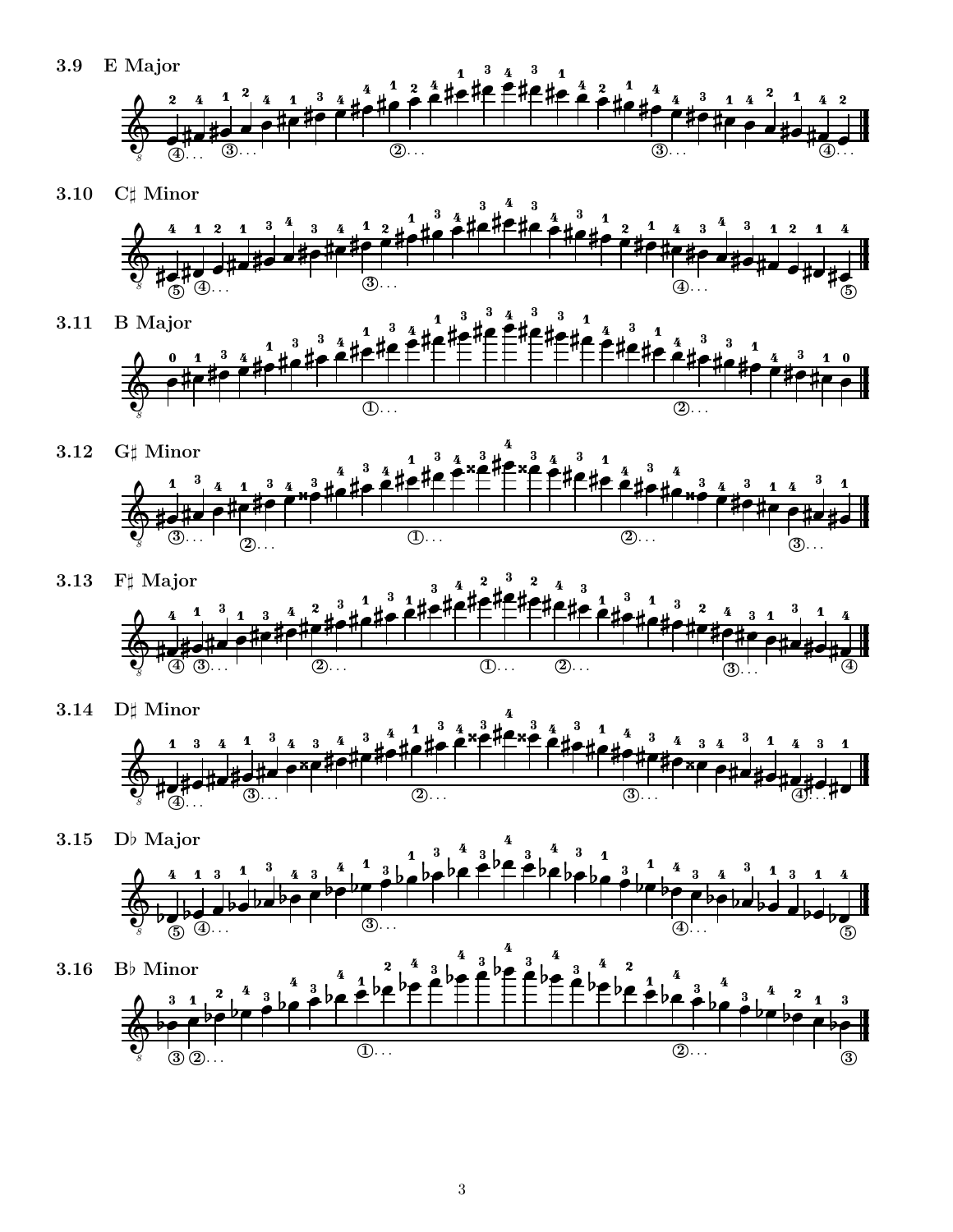

- 3.18 F Minor  $\overline{\circledast}$  $\frac{3}{8}$  and  $\frac{3}{8}$  and  $\frac{3}{8}$  and  $\frac{3}{8}$  and  $\frac{3}{8}$  and  $\frac{3}{8}$  and  $\frac{3}{8}$  and  $\frac{3}{8}$  and  $\frac{3}{8}$  and  $\frac{3}{8}$  and  $\frac{3}{8}$  and  $\frac{3}{8}$  and  $\frac{3}{8}$  and  $\frac{3}{8}$  and  $\frac{3}{8}$  and  $\frac{3}{8}$  a . . . . . . . . . . - - - $\frac{1}{3}$ ... . . .  $\blacksquare$  . The contract of the contract of the contract of the contract of the contract of the contract of the contract of the contract of the contract of the contract of the contract of the contract of the contract of the  $\sim$   $\sim$   $\sim$   $\sim$   $\sim$   $\sim$   $\sim$   $\sim$  . . . . and the contract of the contract of the contract of the contract of the contract of the contract of the contract of  $\blacksquare$  . The contract of the contract of the contract of the contract of the contract of the contract of the contract of the contract of the contract of the contract of the contract of the contract of the contract of the  $\sim$  -  $\sim$  -  $\sim$  -  $\sim$  -  $\sim$  -  $\sim$  -  $\sim$  -  $\sim$  -  $\sim$  -  $\sim$  -  $\sim$  -  $\sim$  -  $\sim$  -  $\sim$  -  $\sim$  -  $\sim$  -  $\sim$  -  $\sim$  -  $\sim$  -  $\sim$  -  $\sim$  -  $\sim$  -  $\sim$  -  $\sim$  -  $\sim$  -  $\sim$  -  $\sim$  -  $\sim$  -  $\sim$  -  $\sim$  -  $\sim$  -  $\sim$  $\blacksquare$   $\blacksquare$   $\blacksquare$   $\blacksquare$   $\blacksquare$   $\blacksquare$   $\blacksquare$   $\blacksquare$   $\blacksquare$   $\blacksquare$   $\blacksquare$   $\blacksquare$   $\blacksquare$   $\blacksquare$   $\blacksquare$   $\blacksquare$   $\blacksquare$   $\blacksquare$   $\blacksquare$   $\blacksquare$   $\blacksquare$   $\blacksquare$   $\blacksquare$   $\blacksquare$   $\blacksquare$   $\blacksquare$   $\blacksquare$   $\blacksquare$   $\blacksquare$   $\blacksquare$   $\blacksquare$   $\blacks$  $2 \tbinom{3}{2} \tbinom{2}{1}$  - - - - - -3  $\pm$  be De  $E^{\prime}$ . . . 2. . . 1 | he  $\overline{\bigcirc}$ ...  $\mathbf{A} \bullet \mathbf{A} \bullet \mathbf{A}$  \_\_\_\_ I ∴he <del>Ø</del> F Ø . . . . - - - - - - . . . - - - - --  $\sim$   $\sim$   $\sim$   $\sim$   $\sim$   $\sim$ - - - -- - - $\overline{\circledast}$
- 3.19 Eb Major <sup>8</sup> . . .  $\blacksquare$  . The contract of the contract of the contract of the contract of the contract of the contract of the contract of the contract of the contract of the contract of the contract of the contract of the contract of the  $\bullet$  be a set of the set of  $\bullet$  . . . . . . 4 2 4 1 1 2 2 2  $\overline{\bigoplus}$ ... - - - $(3)$   $\sim$  1  $4 \leq b$   $\leq 4$ ,  $1$ 2  $2^2$   $4^2$  1  $\overline{(2)}$ ... - - - I ≦ ⊿ D<del>Ø</del> ″<del>F</del> + - **4 L** \_ b *e* ● <del>『</del> 'F I L.AZ<sup>V</sup>EZ - <del>▏▕▕▖▖▗▖▞▝</del>▘ - - - $\sqrt{2}$   $\overline{4}$ ...  $\overline{3}$ ... . . .  $\frac{1}{4}$
- 3.20 C Minor  $\frac{37}{8}$  and  $\frac{3}{8}$  and  $\frac{3}{8}$  ... (4) . . . .  $\overline{\phantom{a}}$  , and the set of  $\overline{\phantom{a}}$   $\overline{5}$ . . . .  $\begin{array}{|c|c|c|c|}\hline \text{\textcolor{red}{\bullet}} & \text{\textcolor{red}{\bullet}} & \text{\textcolor{red}{\bullet}} & \text{\textcolor{red}{\bullet}} \\ \hline \text{\textcolor{red}{\bullet}} & \text{\textcolor{red}{\bullet}} & \text{\textcolor{red}{\bullet}} & \text{\textcolor{red}{\bullet}} & \text{\textcolor{red}{\bullet}} \\ \text{\textcolor{red}{\bullet}} & \text{\textcolor{red}{\bullet}} & \text{\textcolor{red}{\bullet}} & \text{\textcolor{red}{\bullet}} & \text{\textcolor{red}{\bullet}} & \text{\textcolor{red}{\bullet}} \\ \text{\textcolor{red}{\bullet}} & \text{\textcolor{red}{$ - - - . . . .  $\frac{4}{9}$   $\frac{2}{1}$  1 4 3  $\frac{1}{1}$  4 2 1  $\sim$   $\sim$   $\sim$  . . . \_\_\_\_\_\_  $\sim$   $\sim$   $\sim$   $\sim$ . . .  $\sim$   $\sim$   $\sim$   $\sim$ \_\_\_\_\_\_\_\_\_ . . . ----- <sup>3</sup> . . . **I 2 ⊿ D≢ F +**  $2 \stackrel{4}{\phantom{1}}$  be 2  $\stackrel{4}{\phantom{1}}$   $\stackrel{4}{\phantom{1}}$  $4 \perp$   $2 \cdot 2 \cdot 1$  <del>, , , , , , , , , , , ,</del> . . . . <del>, , , , , , , , ,</del> - - - -\_\_\_\_\_  $\overline{5}$
- 3.21 B $\flat$  Major  $\overline{\textcircled{3}}$  8  $\sim$  1.000  $\sim$  1.000  $\sim$  1.000  $\sim$  1.000  $\sim$  1.000  $\sim$  1.000  $\sim$  1.000  $\sim$  1.000  $\sim$  1.000  $\sim$  1.000  $\sim$  1.000  $\sim$  1.000  $\sim$  1.000  $\sim$  1.000  $\sim$  1.000  $\sim$  1.000  $\sim$  1.000  $\sim$  1.000  $\sim$  1.000  $\sim$  1.000 . . . . . .  $\bullet$  Let  $\bullet$  1 a 1 a 1 - - - -  $\overline{2}$ ... \_\_\_\_\_\_\_  $4.2^{p}$   $2.4^{3}$   $3.4^{2}$  . . .  $\blacksquare$  . The contract of the contract of the contract of the contract of the contract of the contract of the contract of the contract of the contract of the contract of the contract of the contract of the contract of the . . . \_ \_ \_ L.â∎<sup>d</sup>£fi  $-2$   $\overline{\bigoplus \ldots}$  $3 \text{ h}$   $\mathbf{z} \in \mathbb{C}$   $\subseteq \mathbb{C}$  . . .  $\sim$  1  $\sim$  1 - - - - - - <sup>2</sup> . . . ▏▁▝▁▗▖<del>▞</del>▘<sup>▞</sup>▀▕▔ 1 º b• <del>₽</del> "f . . . . \_ \_ \_ \_ . . .  $\overline{\textcircled{3}}$
- 3.22 G Minor  $\begin{array}{c} 0 \ \frac{1}{2} \ \frac{1}{2} \ \frac{1}{2} \ \frac{1}{2} \ \frac{1}{2} \ \frac{1}{2} \ \frac{1}{2} \ \frac{1}{2} \ \frac{1}{2} \ \frac{1}{2} \ \frac{1}{2} \ \frac{1}{2} \ \frac{1}{2} \ \frac{1}{2} \ \frac{1}{2} \ \frac{1}{2} \ \frac{1}{2} \ \frac{1}{2} \ \frac{1}{2} \ \frac{1}{2} \ \frac{1}{2} \ \frac{1}{2} \ \frac{1}{2} \ \frac{1}{2} \ \frac{1}{2} \ \frac{1}{2} \ \frac$ . . . . . .  $\sim$  . The contract of the contract of the contract of the contract of the contract of the contract of the contract of the contract of the contract of the contract of the contract of the contract of the contract of the co  $\frac{1}{2}$   $\frac{3}{2}$   $\frac{1}{2}$   $\frac{3}{2}$   $\frac{1}{2}$   $\overline{\circledS}$  ... \_\_\_\_\_\_ ▲ **△**   $\begin{array}{ccc} \n & 2 & 3 & 2 \n \end{array}$  -  $(1)$ ... المالية المسار . . . - #el. 3 1 <sup>3</sup>  $(2)$ ... \_ \_ \_ \_ \_ 2 L . 2 0 D L 11 ▏▁▝▁*▃*D*●-*1<del>▛</del>╶⊦ 1 º b<del>a</del> 12 2 1 <sup>3</sup> L∠∦a <del>£</del>∦a L the contract of the contract of the contract of the contract of the contract of the contract of the contract of  $\sim$   $\sim$   $\sim$ ▏▕*▖*▏▃▗▖*●▝▝*▀▝─ - - - $\overline{\textcircled{2}}$  . . . 1. . **A** *V I* E L \_\_\_\_\_ \_ \_ \_ \_ . . .
- 3.23 F Major and the contract of the contract of the contract of the contract of the contract of the contract of the contract of the contract of the contract of the contract of the contract of the contract of the contract of the contra  $\overline{\textcircled{\textcirc}}}$ <sup>8</sup> . . . . . . . . . . and the contract of the contract of the contract of the contract of the contract of the contract of the contract of  $\sim$  . The contract of the contract of the contract of the contract of the contract of the contract of the contract of the contract of the contract of the contract of the contract of the contract of the contract of the co  $\blacksquare$  . The contract of the contract of the contract of the contract of the contract of the contract of the contract of the contract of the contract of the contract of the contract of the contract of the contract of the the contract of the contract of the contract of the contract of the contract of the contract of the contract of  $\frac{1}{3}$  ... \_\_\_\_\_\_\_ \_\_\_\_\_\_\_ \_ \_ \_ \_ \_  $\sim$   $\sim$   $\sim$  - - - -. . . \_ \_ \_ \_ . . . \_\_\_\_\_ . . . . - - - -. . .  $2 \rightarrow 2$   $2 \rightarrow 1$ . . . - - - - - - -. . .  $(2)$ ... . . . - - - $\overline{\textcircled{\small 4}}$ - - - - -- - - -. . . . . . .
- 3.24 D Minor  $\begin{array}{c} 8 \ \hline \end{array}$  and  $\begin{array}{c} 8 \ \hline \end{array}$  (3)... (3)... (3)... (4)... (4)... . . . - - - . . . <del>∦▄▕▁▁──┤──┤──┤──</del>┼  $\bigoplus \dots$ . . .  $3$  b  $\frac{1}{2}$   $\frac{1}{2}$   $\frac{1}{2}$   $\frac{1}{2}$   $\frac{1}{2}$   $\frac{1}{2}$   $\frac{1}{2}$   $\frac{1}{2}$   $\frac{1}{2}$   $\frac{1}{2}$   $\frac{1}{2}$   $\frac{1}{2}$   $\frac{1}{2}$   $\frac{1}{2}$   $\frac{1}{2}$   $\frac{1}{2}$   $\frac{1}{2}$   $\frac{1}{2}$   $\frac{1}{2}$   $\frac{1}{2}$   $\frac{1}{2}$   $\frac{1$  $\sim$  0.000  $\sim$  0.000  $\sim$  0.000  $\sim$  0.000  $\sim$  0.000  $\sim$  0.000  $\sim$  0.000  $\sim$  0.000  $\sim$  0.000  $\sim$  0.000  $\sim$  0.000  $\sim$  0.000  $\sim$  0.000  $\sim$  0.000  $\sim$  0.000  $\sim$  0.000  $\sim$  0.000  $\sim$  0.000  $\sim$  0.000  $\sim$  0.000  $\overline{3}$ ... **A** 4 9 2 3 2 the contract of the contract of the contract of the contract of the contract of the contract of the contract of  $\overline{2}$ ... . . . - - - $\circled{3}$ ... . . .  $2 \rightarrow 2$  -  $P$   $P$   $H$   $+$  1 º b•**10 f** 1 \_\_\_\_\_ . . . \_ \_ \_ \_ \_  $\sim$   $\sim$   $\sim$ the contract of the contract of the contract of the contract of the contract of the contract of the contract of . . .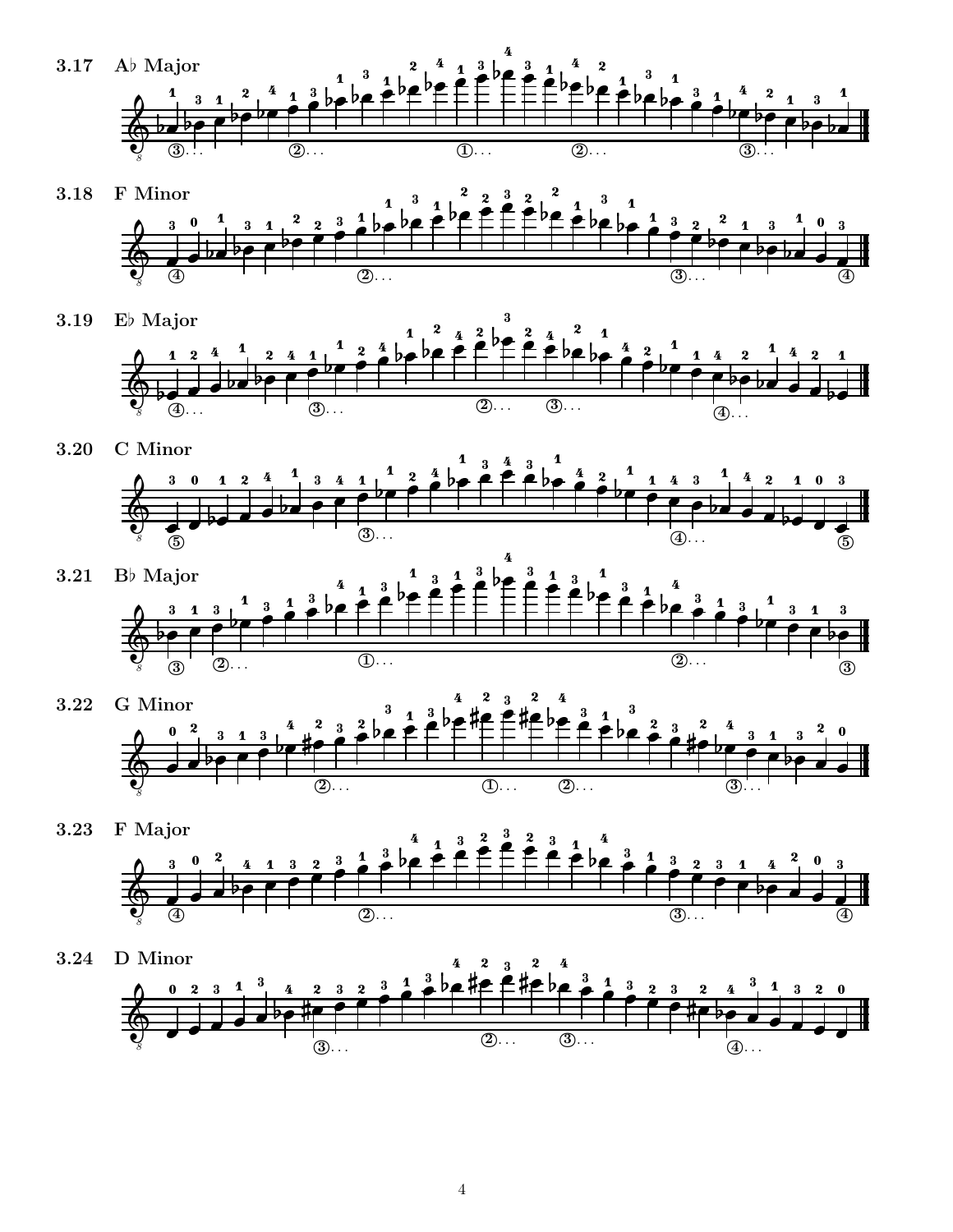### 4 Single Octave Major and Harmonic Minor Scales

4.1 C Major and A Minor





4.3 D Major and B Minor



- 4.4 A Major and  $F\sharp$  Minor  $\frac{4}{4}$  4 4 4 4 5 6  $\frac{1}{4}$ <sup>8</sup> . . . <del>10 0 didi</del><br>3 ... <sup>12</sup>  $\sim$  0.000  $\sim$  0.000  $\sim$  0.000  $\sim$  0.000  $\sim$  0.000  $\sim$  0.000  $\sim$  0.000  $\sim$  0.000  $\sim$  0.000  $\sim$  0.000  $\sim$  0.000  $\sim$  0.000  $\sim$  0.000  $\sim$  0.000  $\sim$  0.000  $\sim$  0.000  $\sim$  0.000  $\sim$  0.000  $\sim$  0.000  $\sim$  0.000 - - - - - - - -. . . . . .  $\overline{\textcircled{2}}$  . . . the contract of the contract of the contract of the contract of the contract of the contract of the contract of . . . . <sup>4</sup> <sup>3</sup> . . . \_\_\_\_\_\_\_\_ . . . . . . . . . . . \_\_\_\_  $\overline{3}$ ... \_ \_ \_ \_ \_ \_ \_ . . . the contract of the contract of the contract of the contract of the contract of the contract of the contract of \_\_\_\_\_\_\_ . . . the contract of the contract of the contract of the contract of the contract of the contract of the contract of \_\_\_\_\_ the contract of the contract of the contract of the contract of the contract of the contract of the contract of the contract of the contract of the contract of the contract of the contract of the contract of the contract of . . . . <sup>3</sup> . . . - - - - $\overline{2}$ ...
- 4.5 E Major and C# Minor

8

 $\overline{\textcircled{\small{4}}}$ 



- 4.6 B Major and G# Minor 8 . . . \_\_\_\_\_\_\_\_\_ <sup>3</sup> . . . \_\_\_\_\_\_\_ \_\_\_\_\_\_\_\_\_ 医心包 医心室 医心室 人名英格兰人姓氏 医心脏 医心脏 医心脏 医心脏 医心脏 the contract of the contract of the contract of the contract of the contract of the contract of the contract of \_\_\_\_\_\_\_ \_\_\_\_\_\_\_ . . . . . . .  $(2)$ . . . \_ \_ \_ \_ \_ \_ \_ . . .  $-1$   $4$   $3$   $1$   $0$   $1$  \_ \_ \_ \_ \_ \_ \_ \_ \_ \_ \_ \_ \_  $\overline{\circledS}$ ... \_\_\_\_\_\_\_ . . . the contract of the contract of the contract of the contract of the contract of the contract of the contract of the contract of the contract of the contract of the contract of the contract of the contract of the contract of the contract of the contract of the contract of the contract of the contract of the contract of the contract of . . . \_\_\_\_\_\_\_ . . . ------------. . . \_ \_ \_ \_ \_ \_ \_ \_ \_ \_ . . . \_ \_ \_ \_ \_ \_ . . .
- 4.7  $F$  Major and  $D$  Minor  $3 \t3 \t3 \t4 \t1$  <sup>4</sup> . . . --------. . . . . 0 . . . . . . - - - <del>▀▗▚▅<sub>▓</sub>▗▖▕▐▏▕▁▕▖▗▖▗▖▅▓▅▗▘▀<br>▕▕▝▕▚▅▓▗▚▅▐▌▖▗▓▗▓▗▀▞▖▀▞▖▅░<br></del>▁▁▁▁▁▁▁▁▁▁▁▁ . . . . . .  $-$ <u>#diluded</u><br>"4 #d#d \_ \_ \_ \_ \_ \_ \_ \_ . . .  $\frac{3}{2}$   $\frac{2}{4}$   $\frac{3}{4}$ and the contract of the contract of the contract of the contract of the contract of the contract of the contract of  $\sim$  . The contract of the contract of the contract of the contract of the contract of the contract of the contract of the contract of the contract of the contract of the contract of the contract of the contract of the co the contract of the contract of the contract of the contract of the contract of the contract of the contract of <del>1010 PHP FF "|</del><br>) 3... 2 \_ \_ \_ \_ \_ \_ \_ \_ \_ . . . . . . \_\_\_\_\_\_\_ - - -

 $\circledS$ ...

 $\overline{\circled{2}}$ ...

\_\_\_\_\_\_\_\_



<sup>4</sup> . . .

\_\_\_\_\_\_\_\_\_

\_\_\_\_\_\_\_

the contract of the contract of the contract of the contract of the contract of the contract of the contract of

. . .

 $-$ 

 

\_\_\_\_\_\_\_\_\_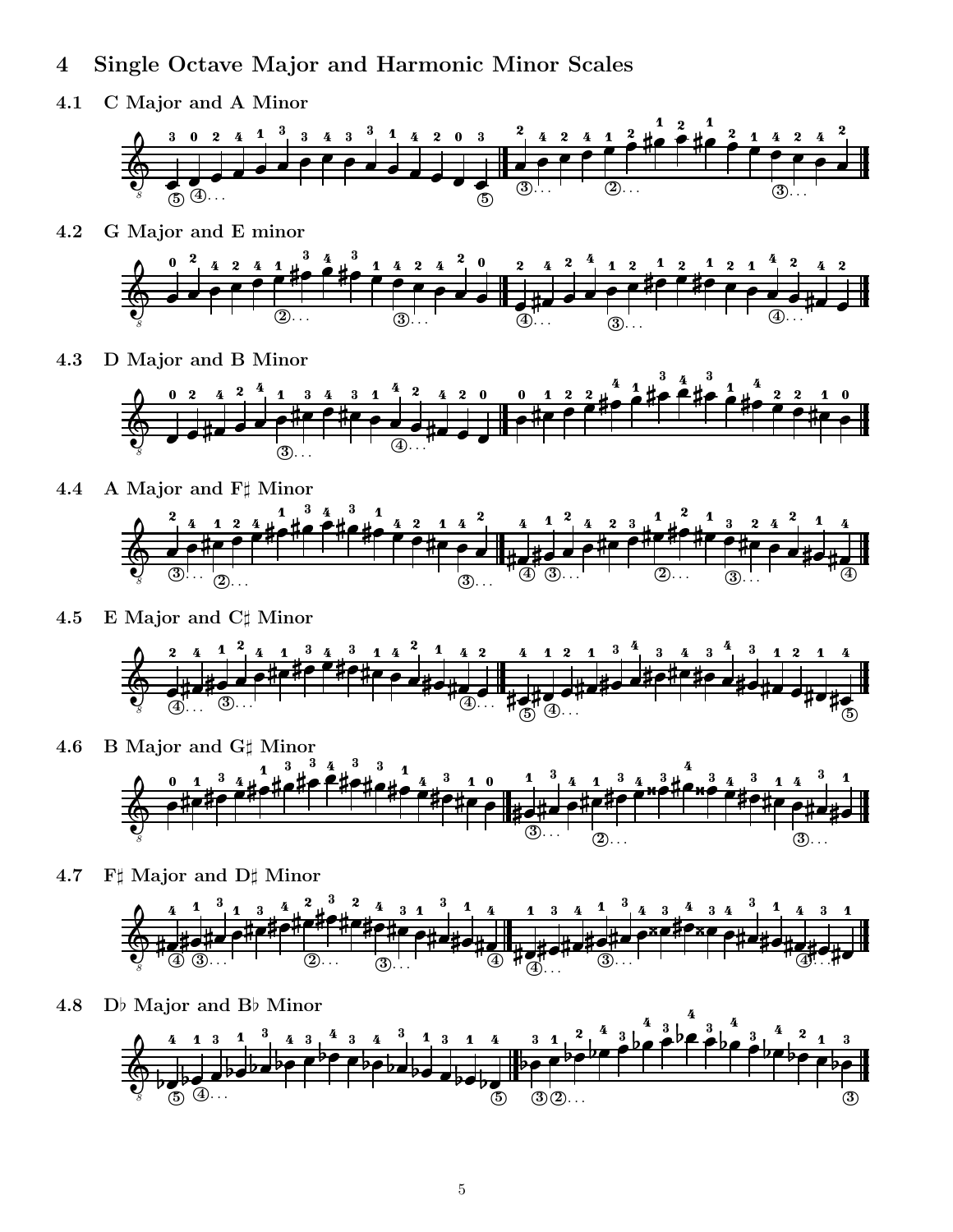4.9 A $\flat$  Major and F Minor



4.10 Eb Major and C Minor



4.11 Bb Major and G Minor<sub>n</sub>

 8  $\overline{\circledS}$  . . . . . . . . . . . . . .  $\sim$   $\sim$   $\sim$  \_ \_ \_ \_ \_ \_  $\overline{\textcircled{2}}$ ... the contract of the contract of the contract of the contract of the contract of the contract of the contract of - - - $\sim$  1.0  $\sim$  1.0  $\sim$  1.0  $\sim$  1.0  $\sim$  1.0  $\sim$  1.0  $\sim$  1.0  $\sim$  1.0  $\sim$  1.0  $\sim$  1.0  $\sim$  1.0  $\sim$  1.0  $\sim$  1.0  $\sim$  1.0  $\sim$  1.0  $\sim$  1.0  $\sim$  1.0  $\sim$  1.0  $\sim$  1.0  $\sim$  1.0  $\sim$  1.0  $\sim$  1.0  $\sim$  1.0  $\sim$  1.0  $\sim$  - - - - - - $\sim$   $\sim$   $\sim$ \_ \_ \_ \_ . . . - - - - . . . . . . . . . - - - - - - -. . . 3  $3<sup>1</sup>$  and  $2<sup>1</sup>$ - - - - $1 \t1$   $2 \text{ h} \cdot \frac{3}{2}$   $1 \t3$  $\frac{1}{2}$  1 3  $\frac{3}{2}$  3 - - - - \_ \_ \_ \_ . . . 3  $(2)$ ...

4.12 F Major and D Minor



- 5 Three Octave Scales for Guitar
- 5.1 E Major and Minor





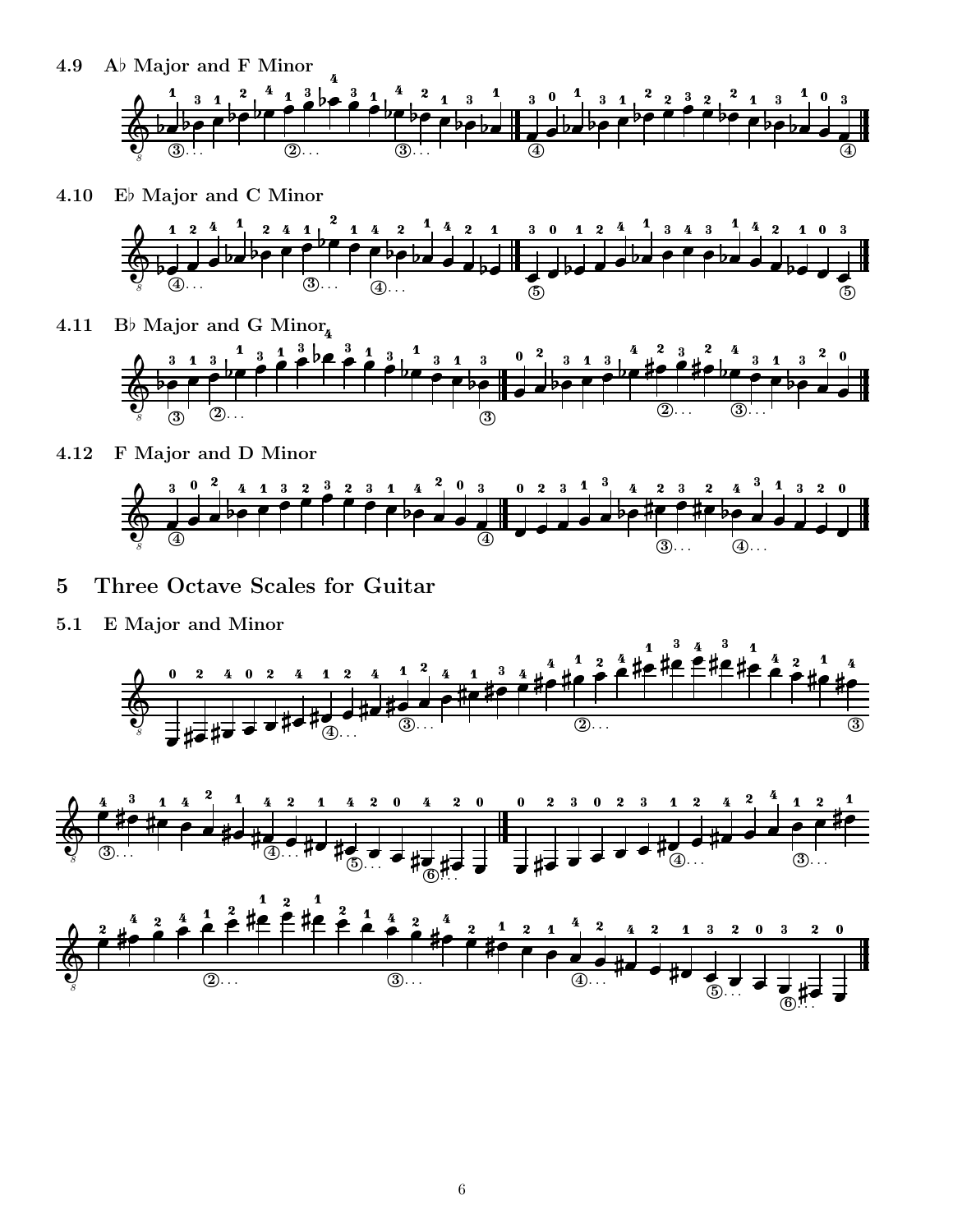





5.3 F Major and Minor . . . . . \_ \_ \_ \_ \_ \_ \_ . . . . . . . . . . . . . . . . . . . . .  $-$ . . . - - - $-$ . . . - - -



. . .

the contract of the contract of the contract of the contract of the contract of the contract of the contract of 

\_\_\_ the contract of the contract of the contract of the contract of the contract of the contract of the contract of

\_ \_ \_ \_ \_ \_ \_ \_ \_ \_ . . . 

\_\_\_\_\_\_\_\_

the contract of the contract of the contract of the contract of the contract of the contract of the contract of 

the contract of the contract of the contract of the contract of the contract of the contract of the contract of

 

 the contract of the contract of the contract of the contract of the contract of the contract of the contract of

 the contract of the contract of the contract of the contract of the contract of the contract of the contract of





5.4 G Major and Mino 8 the contract of the contract of the contract of the contract of the contract of the contract of the contract of  $\blacksquare$  . The contract of the contract of the contract of the contract of the contract of the contract of the contract of the contract of the contract of the contract of the contract of the contract of the contract of the \_\_\_\_\_\_\_  $\overline{2}$ . the contract of the contract of the contract of the contract of the contract of the contract of the contract of \_\_\_\_\_\_\_ \_\_\_\_\_\_\_\_ the contract of the contract of the contract of the contract of the contract of the contract of the contract of \_ \_ \_ \_ \_ . . . - - - -\_ \_ \_ \_ \_ \_ \_ \_ \_ \_ \_ <sup>1</sup> . . . <sup>2</sup> . . . \_ \_ \_ \_ \_ . . . \_ \_ \_ \_ - - - - - $\frac{1}{2}$   $\frac{1}{2}$   $\frac{1}{2}$  $\overline{a}$  , and the contract of  $\overline{a}$  $\frac{2}{\epsilon}$ \_ \_ \_ \_ \_ \_\_\_\_\_ . . . - - - -. . . . . . \_ \_ \_ \_ - - - $-$ \_\_\_\_\_\_\_ . . .

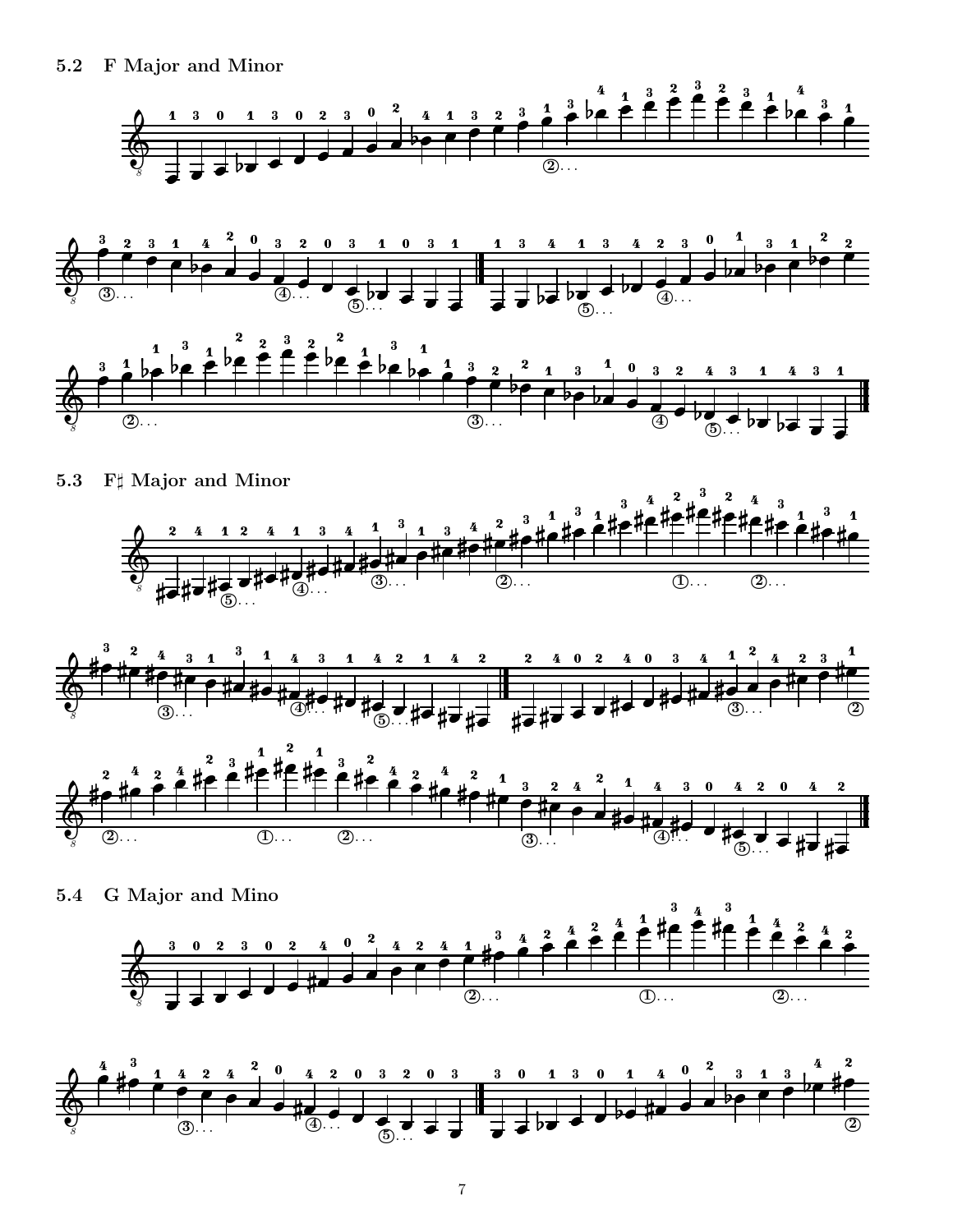